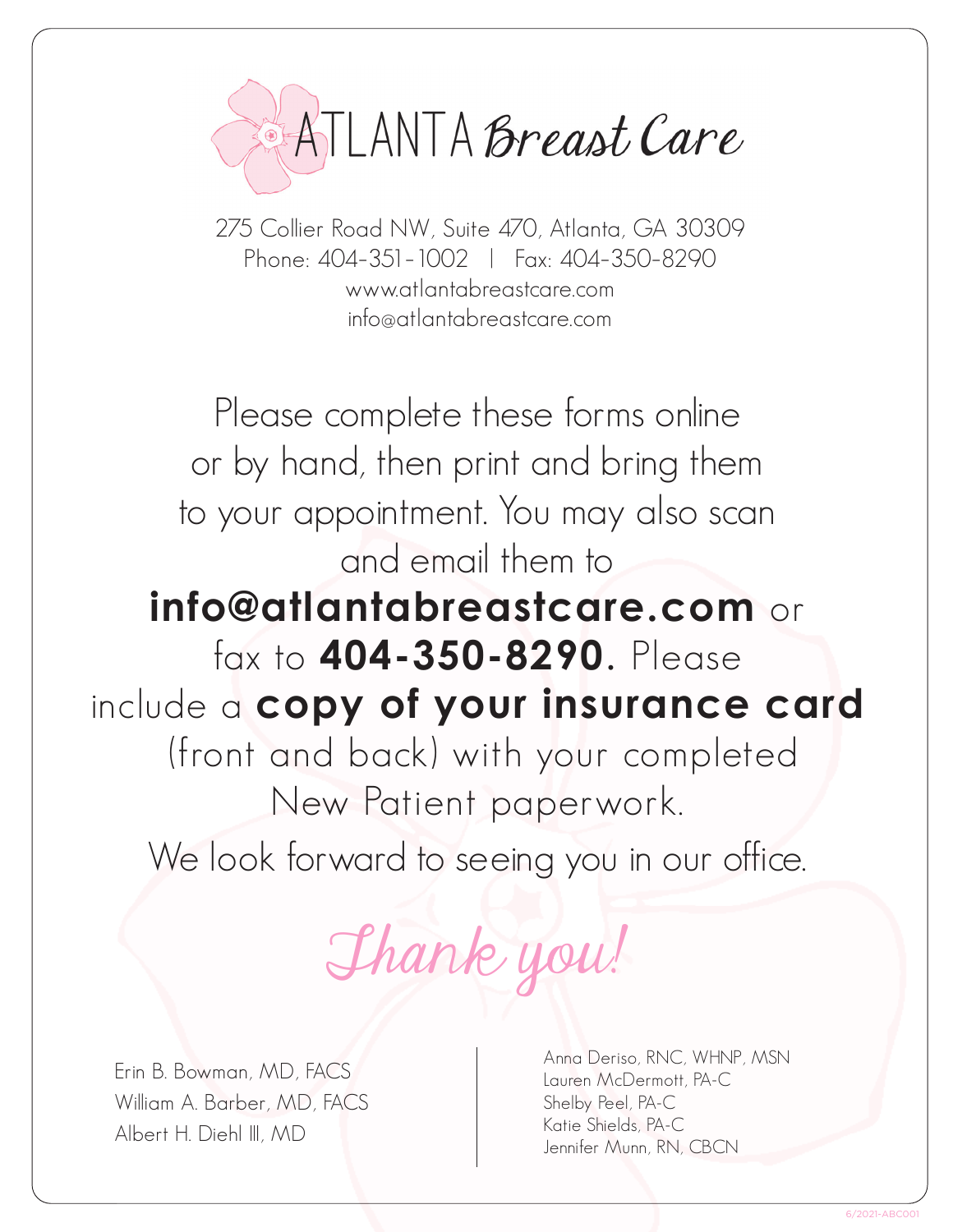| ATLANTA Breast Care                     |                                                                                                                                                         |           | Erin B. Bowman, MD, FACS<br>William A. Barber, MD, FACS<br>Albert H. Diehl III, MD                                                                                                                                                                                                                                                                                                                                                                                                                                                     |  |
|-----------------------------------------|---------------------------------------------------------------------------------------------------------------------------------------------------------|-----------|----------------------------------------------------------------------------------------------------------------------------------------------------------------------------------------------------------------------------------------------------------------------------------------------------------------------------------------------------------------------------------------------------------------------------------------------------------------------------------------------------------------------------------------|--|
|                                         | 275 Collier Road NW, Suite 470, Atlanta, GA 30309<br>Phone: 404-351-1002   Fax: 404-350-8290<br>www.atlantabreastcare.com<br>info@atlantabreastcare.com |           | Anna Deriso, RNC, WHNP, MSN<br>Lauren McDermott, PA-C<br>Shelby Peel, PA-C · Katie Shields, PA-C<br>Jennifer Munn, RN, CBCN                                                                                                                                                                                                                                                                                                                                                                                                            |  |
| First Name                              | M <sub>l</sub>                                                                                                                                          | Last Name | Preferred Name                                                                                                                                                                                                                                                                                                                                                                                                                                                                                                                         |  |
| SSN                                     | <b>Birth Date</b>                                                                                                                                       |           | Email Address (required for Portal Access)                                                                                                                                                                                                                                                                                                                                                                                                                                                                                             |  |
| Address                                 |                                                                                                                                                         |           |                                                                                                                                                                                                                                                                                                                                                                                                                                                                                                                                        |  |
| City                                    |                                                                                                                                                         | State     | Zip                                                                                                                                                                                                                                                                                                                                                                                                                                                                                                                                    |  |
|                                         | PLEASE CHECK YOUR PREFERRED CONTACT NUMBER BELOW (Check ONE only)                                                                                       |           |                                                                                                                                                                                                                                                                                                                                                                                                                                                                                                                                        |  |
| $\Box$ Home                             | Work                                                                                                                                                    |           | $\Box$ Cell                                                                                                                                                                                                                                                                                                                                                                                                                                                                                                                            |  |
|                                         | Marital Status: $S \Box M \Box D \Box W \Box$ Significant other's name: _____                                                                           |           |                                                                                                                                                                                                                                                                                                                                                                                                                                                                                                                                        |  |
| <b>Emergency Contact</b>                |                                                                                                                                                         | Relation  | <b>Contact Number</b>                                                                                                                                                                                                                                                                                                                                                                                                                                                                                                                  |  |
|                                         | Primary insurance policy holder if other than patient:                                                                                                  |           |                                                                                                                                                                                                                                                                                                                                                                                                                                                                                                                                        |  |
| Name                                    |                                                                                                                                                         | Relation  | <b>Birth Date</b>                                                                                                                                                                                                                                                                                                                                                                                                                                                                                                                      |  |
| Responsible Party if other than patient |                                                                                                                                                         | Relation  | Contact Number                                                                                                                                                                                                                                                                                                                                                                                                                                                                                                                         |  |
|                                         | understand that I am responsible for any amount not covered by my insurance plan.                                                                       |           | I hereby authorize Atlanta Breast Care to bill my insurance carrier for any services rendered by any agents of the practice. With<br>this authorization I assign any and all benefits payable for services rendered by Atlanta Breast Care or agents of the practice. I<br>I hereby authorize the release of any and all medical information necessary to the treatment I receive while under the care of<br>Atlanta Breast Care. I authorize the release of medical information including x-rays, pathology, laboratory and operative |  |
|                                         | reports to Atlanta Breast Care. A copy of this authorization shall be valid as the original.                                                            |           |                                                                                                                                                                                                                                                                                                                                                                                                                                                                                                                                        |  |
| Patient or Guardian Signature           |                                                                                                                                                         |           | Date<br>Page 1 of !                                                                                                                                                                                                                                                                                                                                                                                                                                                                                                                    |  |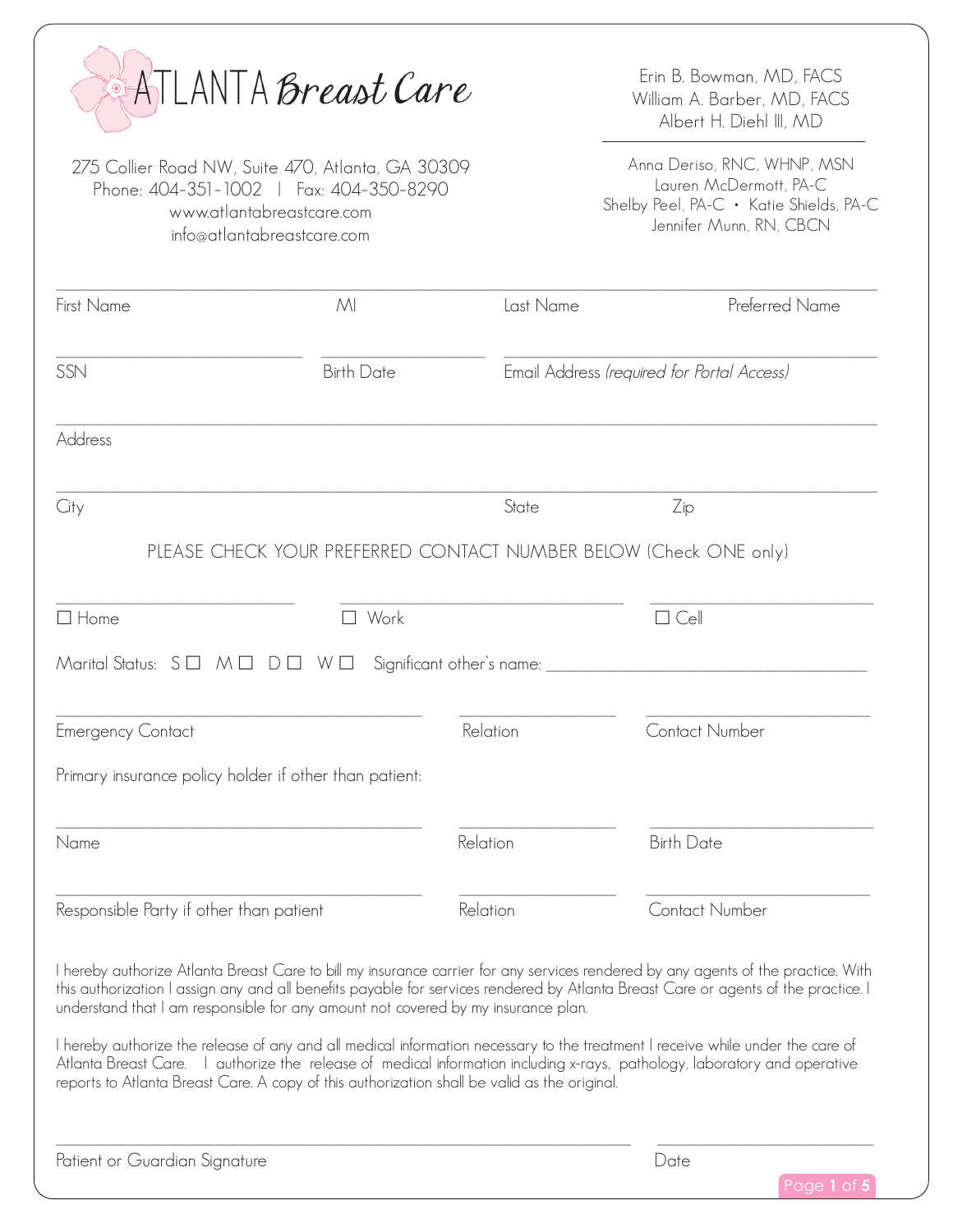

## **FINANCIAL POLICY**

#### **INSURANCE**

It is the patient's responsibility to provide the most current insurance information available. In the event that we are provided with incorrect insurance information, the patient will be responsible for the balance. Any deductible, co-pay or co-insurance required by your insurance will be collected at the time of service. To assist you in filing your own insurance claim, we will provide you with an itemized statement.

We will submit claims to your insurance company on your behalf. You are responsible to ensure that we have a current referral on file, if required by your insurance company. While we have participation agreements with most carriers, you are responsible to know its limitations and reimbursement levels. If we do not participate with your insurance carrier we require payment at the time of service for office visits and procedures.

#### **NO SHOW POLICY**

A "No–Show" is someone who misses an appointment without cancelling 48 hours in advance or who arrives more than 15 minutes late on the day of their appointment and therefore cannot be seen.. No-Shows will be billed, and must pay, a \$50 no-show fee before their appointment can be rescheduled.

#### **SURGERY**

Any deductible, co-insurance, or out of pocket expenses should be paid in full prior to surgery.

#### **FEES FOR NON-PHYSICIAN SERVICES**

Returned check fees are \$40. A billing fee of \$2.50 will be added to all account balances carried from one month to the next. The fee for completion of forms including disability forms, cancer policy claim forms, letters for cancellations of airline reservations, excuses from services such as jury duty, etc. is \$25. Additional form completions are \$15. We follow the State of Georgia's fee schedule for copies of medical records.

#### **ACCOUNT BALANCES**

Payments can be made with cash, check, credit card, or money order. Account balances will be kept open for no longer than 120 days. After 120 days, unpaid balances including incurred interest, will be turned over to an outside collection company, the undersigned is required to pay all collection fees, including, but not limited to legal/ attorney's fees.

#### **QUESTIONS?**

If you have any questions about our financial policy or your insurance reimbursement, please feel free to discuss them with our business office staff.

I have read and understand my financial responsibilities under this policy.

Patient or Guardian Signature **Date** 

Page **2** of **5**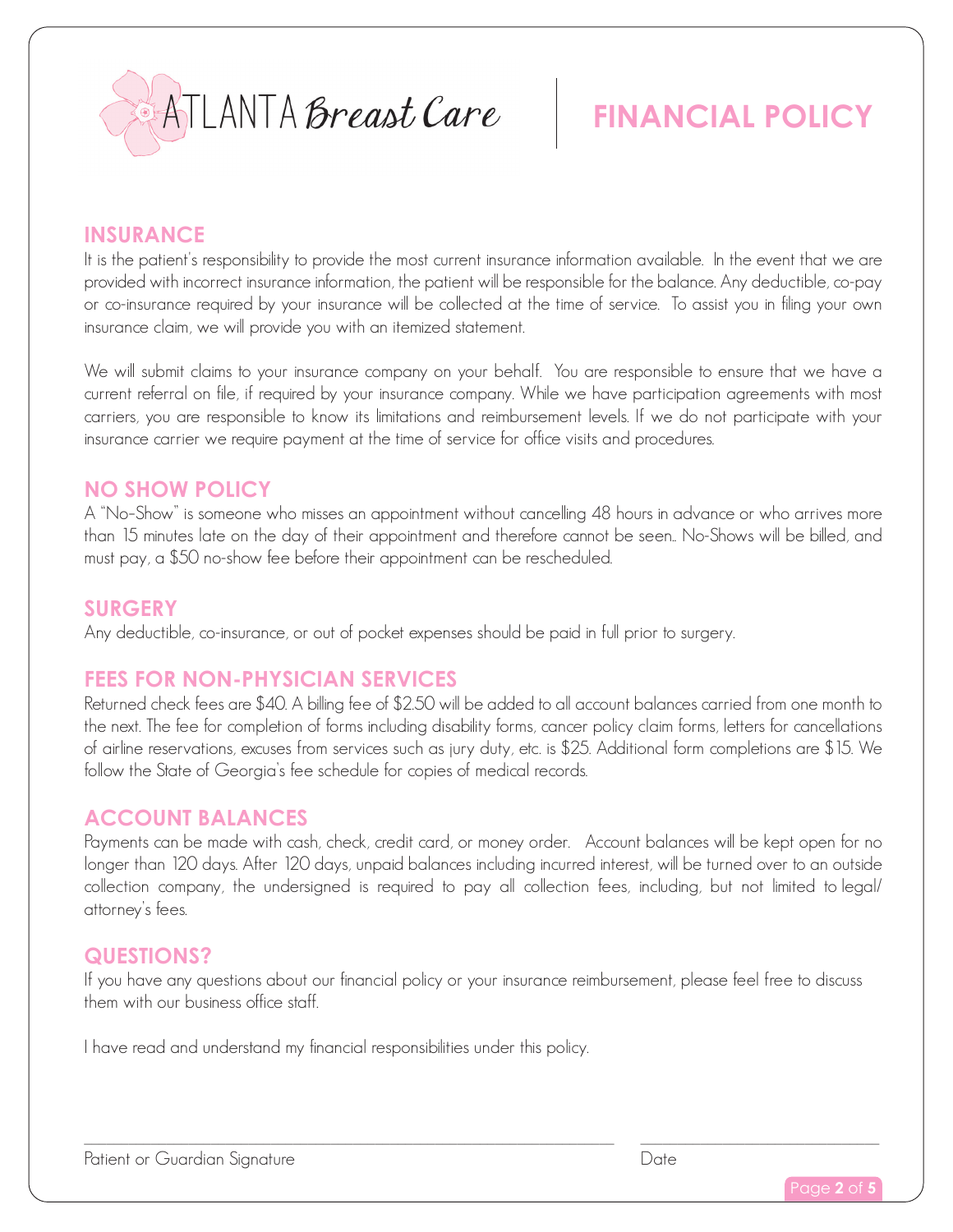|                                                                                                                                                                         |              | ATLANTA Breast Care   PRIVACY POLICY                                                                                   |
|-------------------------------------------------------------------------------------------------------------------------------------------------------------------------|--------------|------------------------------------------------------------------------------------------------------------------------|
| Written Acknowledgement of Receipt of Notice of Privacy Practices<br>Notice of Privacy Practices can be found on our website or provided for your review in our office. |              |                                                                                                                        |
| Please select <b>ONE</b> of the following:                                                                                                                              |              |                                                                                                                        |
|                                                                                                                                                                         |              | __________________________, have reviewed a copy of Atlanta Breast Care's Notice of Privacy Practices.<br>Patient Name |
| <b>Patient Name</b>                                                                                                                                                     |              | _______, decline to review a copy of Atlanta Breast Care's Notice of Privacy Practices.                                |
| Patient or Guardian Signature                                                                                                                                           |              | Date                                                                                                                   |
| <b>RELEASE OF MEDICAL INFORMATION</b><br>I authorize the release of medical information to the following:                                                               |              |                                                                                                                        |
| Name                                                                                                                                                                    | Relationship |                                                                                                                        |
| Name                                                                                                                                                                    | Relationship |                                                                                                                        |
|                                                                                                                                                                         |              |                                                                                                                        |
| Patient or Guardian Signature                                                                                                                                           |              | Date                                                                                                                   |
| Please PRINT name                                                                                                                                                       |              | <b>Birth Date</b>                                                                                                      |
| Please inform us of anyone you do NOT want to receive any information regarding your medical care:                                                                      |              |                                                                                                                        |
| Name                                                                                                                                                                    |              |                                                                                                                        |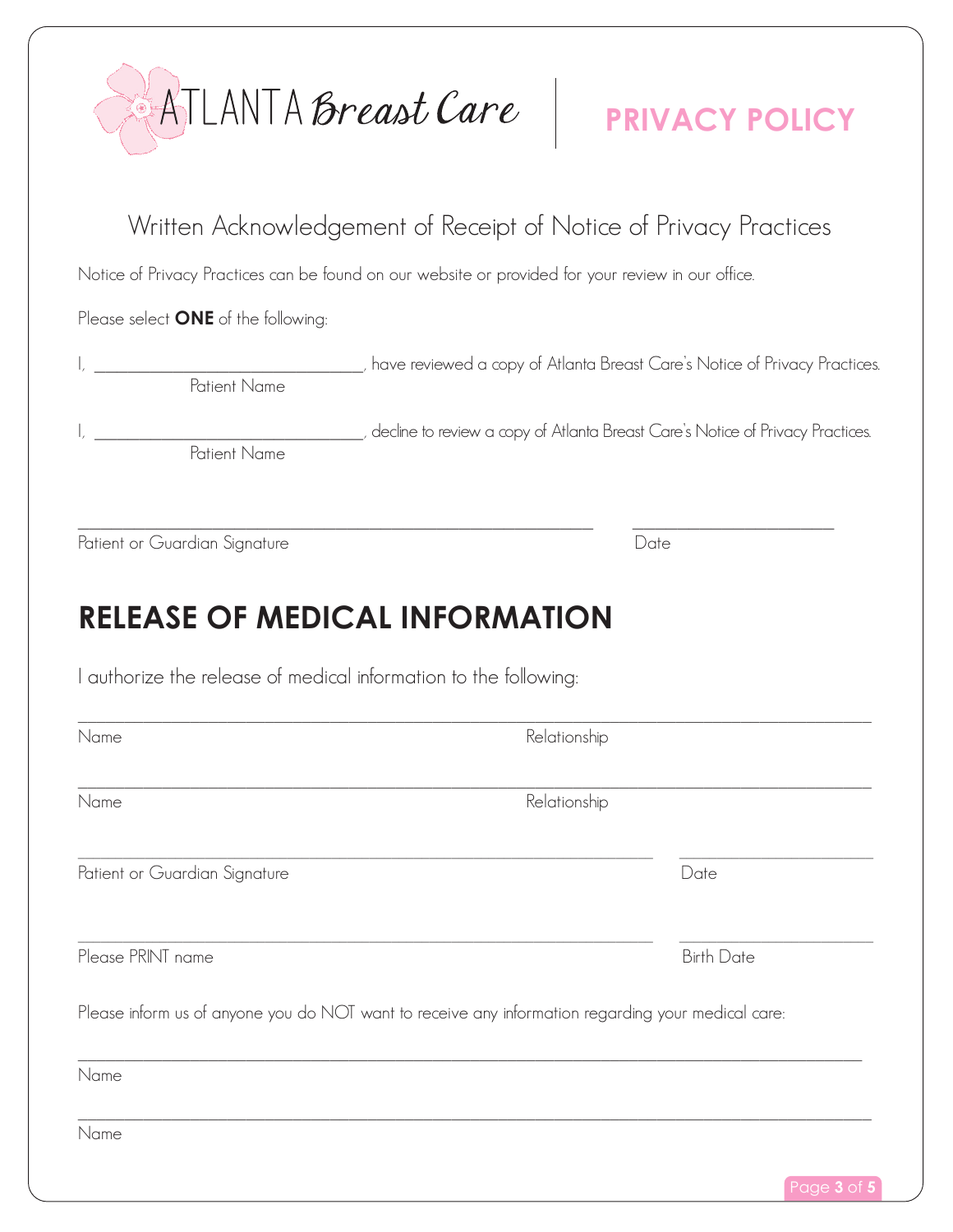# ATLANTA Breast Care

### **FEMALE NEW PATIENT**

Page **4** of **5**

| Height _________ Weight_________ Bra size ___________ Referring Physician: ___________________________________                                                                                                                                                                                                                                                                                                                                                                                                                                                                                                                                       |                                                                                                                                                                                                                                                                                                                                                                                   |                                      |                 |  |
|------------------------------------------------------------------------------------------------------------------------------------------------------------------------------------------------------------------------------------------------------------------------------------------------------------------------------------------------------------------------------------------------------------------------------------------------------------------------------------------------------------------------------------------------------------------------------------------------------------------------------------------------------|-----------------------------------------------------------------------------------------------------------------------------------------------------------------------------------------------------------------------------------------------------------------------------------------------------------------------------------------------------------------------------------|--------------------------------------|-----------------|--|
|                                                                                                                                                                                                                                                                                                                                                                                                                                                                                                                                                                                                                                                      |                                                                                                                                                                                                                                                                                                                                                                                   |                                      |                 |  |
| Name<br>Have you ever had: a breast biopsy, aspiration or surgery? $\Box$ No $\Box$ Yes                                                                                                                                                                                                                                                                                                                                                                                                                                                                                                                                                              | Address                                                                                                                                                                                                                                                                                                                                                                           | Phone Number                         |                 |  |
|                                                                                                                                                                                                                                                                                                                                                                                                                                                                                                                                                                                                                                                      |                                                                                                                                                                                                                                                                                                                                                                                   |                                      |                 |  |
| Have you or any family member been tested for the "breast cancer gene" (BRCA 1 or 2)?<br>REPRODUCTIVE HISTORY Age at: 1st period ________ Delivery of 1st child _______ Menopause ______<br>Total number of pregnancies ___________ Total number of live births _________<br>Did you breast feed? $\Box$ Yes, previously $\Box$ Yes, currently $\Box$ No Are you currently pregnant? $\Box$ Yes $\Box$ No<br>Previously or currently using Estrogen / HRT*? $\Box$ Yes $\Box$ No If previously, how long? $\_\_$<br>(ie: IVF treatments, progesterone, Minivelle, Premarin, etc.) *Does not include the use of birth control pills<br>SOCIAL HISTORY |                                                                                                                                                                                                                                                                                                                                                                                   |                                      |                 |  |
| Average caffeine intake/quantity: □ Daily ________ □ Weekly ________                                                                                                                                                                                                                                                                                                                                                                                                                                                                                                                                                                                 |                                                                                                                                                                                                                                                                                                                                                                                   | □ Rarely <u>_______</u>              | $\Box$ None     |  |
| Average alcohol intake/quantity: □ Daily _______ □ Weekly _______                                                                                                                                                                                                                                                                                                                                                                                                                                                                                                                                                                                    |                                                                                                                                                                                                                                                                                                                                                                                   | □ Rarely <u>________</u>             | $\Box$ None     |  |
| Do you smoke tobacco? $\Box$ Yes, currently $\Box$ Yes, previously $\Box$ No If yes, how much $\Box$<br>Do you use illicit substances? $\Box$ Yes, currently $\Box$ Yes, previously $\Box$ No                                                                                                                                                                                                                                                                                                                                                                                                                                                        |                                                                                                                                                                                                                                                                                                                                                                                   |                                      |                 |  |
| FAMILY CANCER HISTORY > Please specify the type of cancer if "other" is checked.                                                                                                                                                                                                                                                                                                                                                                                                                                                                                                                                                                     |                                                                                                                                                                                                                                                                                                                                                                                   |                                      |                 |  |
| Cancer Type                                                                                                                                                                                                                                                                                                                                                                                                                                                                                                                                                                                                                                          | <i>(circle one)</i> Relation                                                                                                                                                                                                                                                                                                                                                      | Age<br>Living<br>at diagnosis        | Age<br>at death |  |
| $\Box$ Breast $\Box$ Other                                                                                                                                                                                                                                                                                                                                                                                                                                                                                                                                                                                                                           |                                                                                                                                                                                                                                                                                                                                                                                   | $\Box$ Yes $\Box$ No                 |                 |  |
| □ Breast □ Other________________                                                                                                                                                                                                                                                                                                                                                                                                                                                                                                                                                                                                                     |                                                                                                                                                                                                                                                                                                                                                                                   | $\Box$ Yes $\Box$ No                 |                 |  |
|                                                                                                                                                                                                                                                                                                                                                                                                                                                                                                                                                                                                                                                      | $\begin{picture}(150,10) \put(0,0){\dashbox{0.5}(10,0){ }} \put(150,0){\circle{10}} \put(150,0){\circle{10}} \put(150,0){\circle{10}} \put(150,0){\circle{10}} \put(150,0){\circle{10}} \put(150,0){\circle{10}} \put(150,0){\circle{10}} \put(150,0){\circle{10}} \put(150,0){\circle{10}} \put(150,0){\circle{10}} \put(150,0){\circle{10}} \put(150,0){\circle{10}} \put(150,$ | $\square$ Yes $\square$ No $\square$ |                 |  |